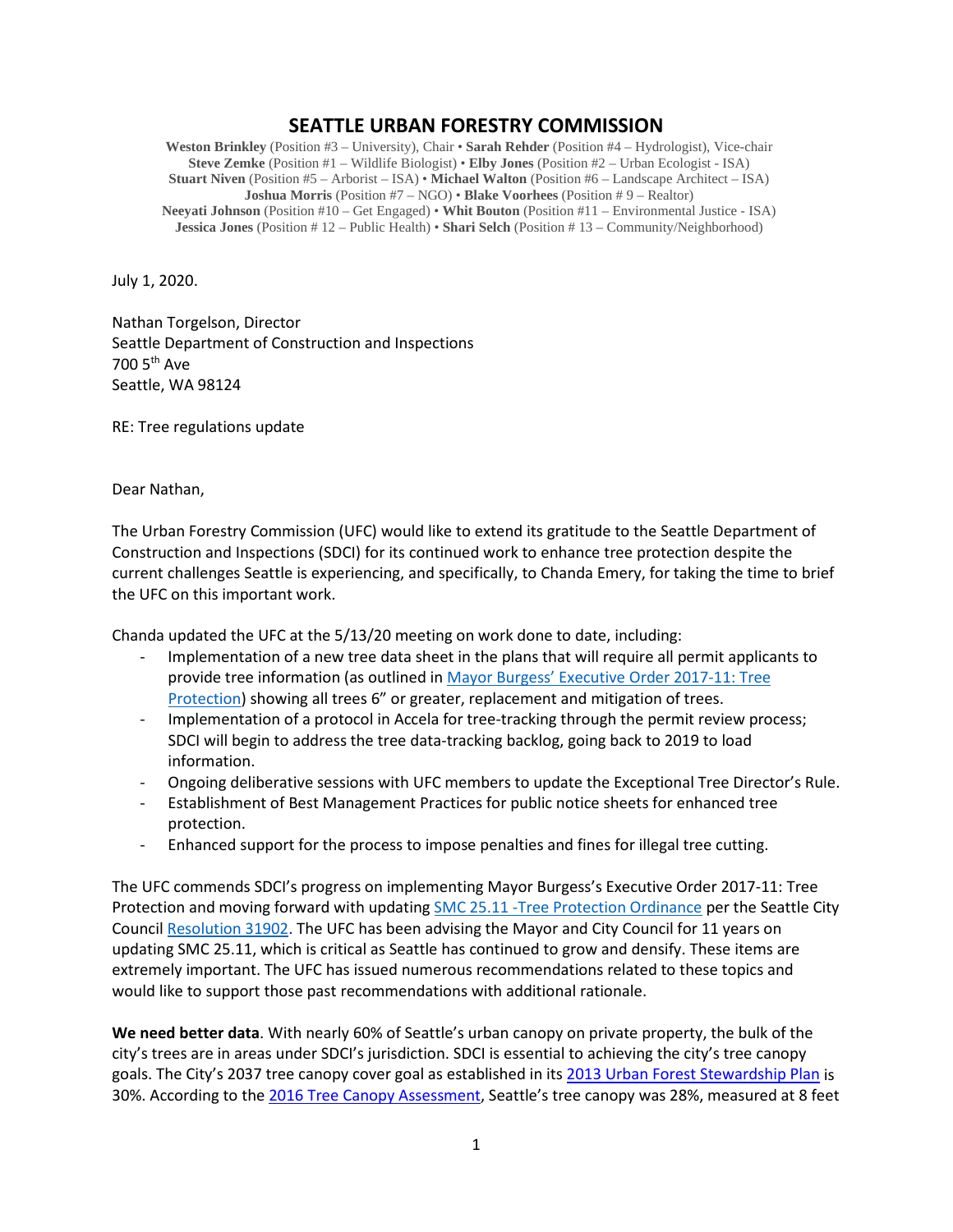above the ground. To know if Seattle is gaining or losing tree canopy area and volume over time it's important to be able to track data of tree canopy loss and gain. One must track the overall loss and gain not just of tree numbers but the size and canopy volume of trees.

Portland, OR passed a requirement for [a Tree Inventory and Tree Plan](https://www.portlandoregon.gov/trees/66987) in 2018. The purpose of the Inventory Worksheet is to:

- Inventory all the applicable trees for a project
- Describe how these trees will be impacted
- Describe how preserved trees will be protected
- Detail the mitigation requirements for the project
- Indicate which trees will be preserved or removed

Portland shows the value of tracking more data, particularly tree species and tree diameter at standard height, as it allows a more detailed analysis of the net loss and gain of canopy. See their report Citywide [Tree Project Data Report.](https://www.portlandoregon.gov/parks/article/571564)

The UFC has repeatedly recommended that SDCI require a detailed tree inventory for all development projects. [1](#page-1-0) A separate tree site plan also helps to clearly show where the trees are, which are to be removed, which are to be saved, and where replacement trees will be planted. Other cities are increasing data collection to include not just numbering all 6-inch diameter at standard height trees with tags, but also listing tree species, tree condition, tree canopy diameter, tree height, geo-location, and supplying photos of both trees and the site.

To track tree loss and replacement, city departments currently must report quarterly to OSE their tree removals and tree planting as part of their compliance with the City's [Two-for-One Tree Replacement](http://www.seattle.gov/Documents/Departments/UrbanForestryCommission/Resources/TwoForOneExecutiveOrder03-05.pdf)  [Executive Order 03-05.](http://www.seattle.gov/Documents/Departments/UrbanForestryCommission/Resources/TwoForOneExecutiveOrder03-05.pdf) The only information reported is the number of trees removed and planted from public property. All city departments need to expand this reporting with more information like size and species of trees removed and replaced. SDCI is not reporting tree loss and replacement. The UFC greatly appreciates that SDCI is moving forward with increased data collection. Unfortunately, the size and species of the tree removed has not been considered by City departments in terms of what is replaced. Replacing one large tree with two small trees will result in a significant loss of canopy area and volume. For effective tracking, the City must also track the diameter at standard height and species of each tree lost. The diameter at standard height of a tree correlates with canopy area and volume if species specific growth rates are presumed.

Without permits for tree removal on private property, tree loss cannot be tracked. Violations are complaint-based, and by the time one hears a chainsaw it's usually too late to save a tree. Seattle's lack of a tree removal and replacement permit system for all trees over six inches in diameter at standard height results in inconsistent and ineffective oversight and monitoring and in turn, many illegally removed trees.

Unfortunately, SMC 25.11 only addresses protecting exceptional trees during development. Developers are encouraged to save exceptional trees, but they can be removed if they are hazard trees or if they limit the development potential of a lot. Under [SMC 25.11.090,](https://library.municode.com/wa/seattle/codes/municipal_code?nodeId=TIT25ENPRHIPR_CH25.11TRPR_25.11.090TRRESIRE) developers must replace all exceptional trees and trees over 24 inches in diameter at standard height that are removed in all zones. Without tracking or requiring tree removal and replacement permits, however, there has been no

<span id="page-1-0"></span><sup>&</sup>lt;sup>1</sup> UF[C Adopted Recommendation on DPD Reporting](https://www.seattle.gov/Documents/Departments/UrbanForestryCommission/FinalIssuedDocuments/Recommendations/ADOPTEDDPDReportingLetter062514.pdf) (June 25, 2014)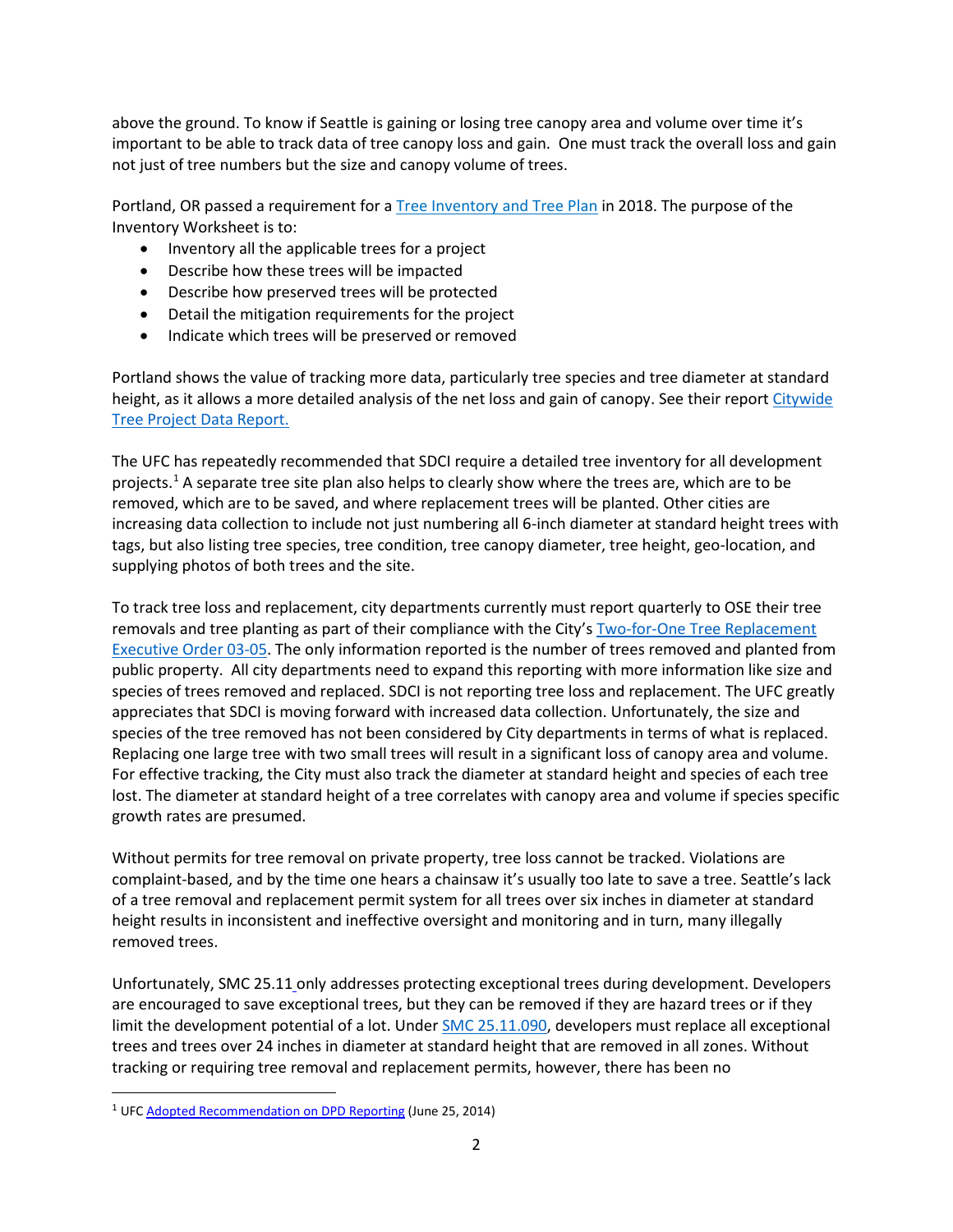comprehensive record for the last 20 years of actual tree loss and tree replacement. To reach the City's canopy goals this must change.

Different landscape requirements for minimal tree replacement also exist for single family under SMC [23.44.020;](https://library.municode.com/wa/seattle/codes/municipal_code?nodeId=TIT23LAUSCO_SUBTITLE_IIILAUSRE_CH23.44RESIMI_SUBCHAPTER_IPRUSPEOU_23.44.020TRRE) multifamily under [SMC 23.45.524;](https://library.municode.com/wa/seattle/codes/municipal_code?nodeId=TIT23LAUSCO_SUBTITLE_IIILAUSRE_CH23.45MU_23.45.524LAST) or commercial under [SMC 23.47A.016.](https://library.municode.com/wa/seattle/codes/municipal_code?nodeId=TIT23LAUSCO_SUBTITLE_IIILAUSRE_CH23.47ACO_23.47A.016LASCST) Green factor tree requirements in multifamily zones and other zones are under [SMC 23.86.019.](https://library.municode.com/wa/seattle/codes/municipal_code?nodeId=TIT23LAUSCO_SUBTITLE_IVAD_CH23.86ME_23.86.019GRFAME) These landscape requirements all are based on what a lot completely devoid of trees should have. They do not consider the impact on reducing urban tree canopy caused by not replacing trees in any equivalency based on the size, number, or species of trees removed during the development process.

Because of this negative impact on tree canopy, the current situation seems out of compliance with stated adopted environmental policies:

- 1. [SMC 25.11.010](https://library.municode.com/wa/seattle/codes/municipal_code?nodeId=TIT25ENPRHIPR_CH25.11TRPR_25.11.010PUIN) Purpose and intent.
	- *B. Implement the goals and policies of Seattle's Comprehensive Plan especially those in the Environment Element dealing with protection of the urban forest.*
	- *C. To preserve and enhance the City's physical and aesthetic character by preventing untimely and indiscriminate removal and destruction of trees.*
- 2. In the [Seattle 2035 Comprehensive Plan.](http://www.seattle.gov/opcd/ongoing-initiatives/comprehensive-plan), Environmental Element states that: "*POLICIES EN 1.1 Seek to achieve an urban forest that contains a thriving and sustainable mix of tree species and ages, and that creates a contiguous and healthy ecosystem that is valued and cared for by the City and all Seattleites as an essential environmental, economic, and community asset. POLICIES EN 1.2 Strive to increase citywide tree canopy coverage to 30 percent by 2037 and to 40 percent over time."*
- 3. An inconsistency also exists between current platting language and tree protection. The 2013 [Urban Forest Stewardship Plan](https://www.seattle.gov/Documents/Departments/Trees/Mangement/2013_Urban_Forest_Stewardship_Plan.pdf) states that one of its four goals is "*expand canopy cover to 30% by 2037."* One of its priority actions is to *"Preserve Existing Trees Because it takes decades for most trees to reach their ultimate size, trees already growing in Seattle generally provide people immediate and ongoing benefits that cannot matched by small/young replacement trees."*

Given these inconsistencies, the UFC puts forth two new recommendations which it feels will help align and achieve Seattle's tree goals:

**1. Require that Tree Removal and Replacement permits be required for all Exceptional trees and trees over 24 inches in diameter at standard height during development under existing [SMC 25.11.090](https://library.municode.com/wa/seattle/codes/municipal_code?nodeId=TIT25ENPRHIPR_CH25.11TRPR_25.11.090TRRESIRE) to bring SDCI into compliance with the current Tree Protection Ordinance.**

The SDCI Director currently has the authority to require permits under "*[SMC 25.11.100](https://library.municode.com/wa/seattle/codes/municipal_code?nodeId=TIT25ENPRHIPR_CH25.11TRPR_25.11.100ENPE) A. Authority. The Director shall have the authority to enforce the provisions of this chapter, to issue permits, impose conditions and establish administrative procedures and guidelines, conduct inspections and prepare the forms necessary to carry out the purposes of this chapte*r."

Additionally, this would allow for effective phasing in of tree removal and replacement permits for all trees 6 inches in diameter at standard height and larger that are removed on all sites being developed as well as sites already developed. This would also bring SDCI in compliance with platting and short-platting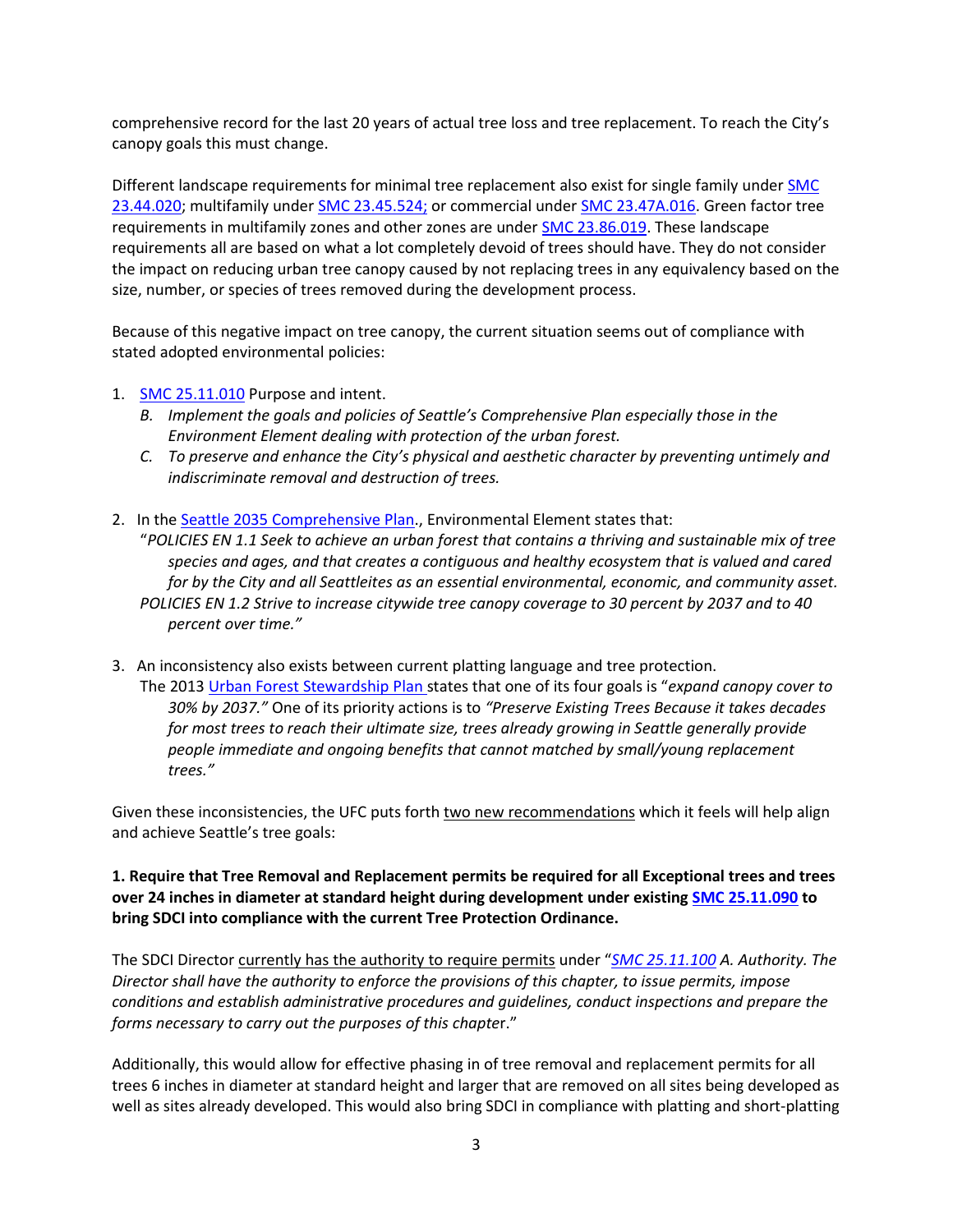requirements to "show the specific location and description of all trees at least 6 inches in diameter measured four and one-half feet above the ground with the species indicated" and is "designed to maximize retention of existing trees."[2](#page-3-0) [3](#page-3-1) [4](#page-3-2) [5](#page-3-3)

**2. Establish a separate Urban Forestry Division within SDCI to have a clear path for urban forestry issues decision-making or resolution and increased accountability. Alternatively, oversight authority for tree protection implementation could be assigned to the Office of Sustainability & Environment.**  Administration and enforcement of SMC 25.11 and other ordinance provisions relating to tree protection and the urban forest have no clear department section or division that is responsible for overall tree protection within SDCI. Instead, tree protection is spread diffusely throughout SDCI with many people having some oversight and responsibility, but currently, no one is clearly in charge and accountable. Several examples of the need for more clear commitment by SDCI to enforce tree protection code are referenced above, as well as:

**Increasing Protections.** The 2013 Urban Forestry Stewardship Plan assigned minimal responsibilities to SDCI (then Department of Planning and Development) regarding tree and urban forest protection, despite a standing [Seattle City Council Resolution 31138](http://clerk.seattle.gov/search/results?s1=&s3=31138&s2=&s4=&Sect4=AND&l=20&Sect2=THESON&Sect3=PLURON&Sect5=RESNY&Sect6=HITOFF&d=RESF&p=1&u=%2F%7Epublic%2Fresny.htm&r=1&f=G) passed on August 3, 2009. This resolution directed DPD to examine a variety of issues to increase protection of trees and Seattle's urban forest. Staff produced several ordinance drafts which the Seattle City Council rejected, and the UFC opposed as weakening tree protection.

**Replacing Lost Exceptional Trees.** The UFC has repeatedly asked SDCI to rigorously enforce SMC 25.11.090 requiring developers to replace all exceptional trees and trees over 24 inches in diameter at standard height removed during development in all zones. It is obvious that Seattle is not collecting any fees in lieu of replacement on development sites and that this provision is being ignored. [6](#page-3-4)

While the UFC greatly appreciates the current efforts by SDCI to increase tree protection and the dedicated individuals working in SDCI to do this, the UFC strongly believes that the problems are systemic in SDCI's operating structure. In moving forward, the UFC believes this situation can be remedied by creating an **Urban Forestry Division** within SDCI. Such Division must have clearly delegated responsibility that enables its staff to rigorously implement and enforce current tree and urban forest protections as well as to advocate for increased protections as needed. The Division must also work to build trust with the public and demonstrate a commitment to environmental protection.

## **Complete Work on the Update of SMC 25.11.**

Finally, in addition to the important work under way updating the administrative rules, the UFC urges SDCI to **follow through with updating SMC 25.11 - Tree Protection Ordinance itself as directed by the Seattle City Council and Mayor's office.** The draft ordinance deals with a number of other issues not addressed here including, but not limited to, in-lieu fees; replacement tree size and number based on the size of the tree removed; need to water trees through establishment (five years); alternative site

<span id="page-3-0"></span><sup>2</sup> [SMC 23.22.020 -Content of preliminary plat application](https://library.municode.com/wa/seattle/codes/municipal_code?nodeId=TIT23LAUSCO_SUBTITLE_IIPLRE_CH23.22SU_SUBCHAPTER_IPRPLPR_23.22.020COPRPLAP)

<span id="page-3-1"></span><sup>&</sup>lt;sup>3</sup> SMC 23.22.054 – [Public Use and Interest](https://library.municode.com/wa/seattle/codes/municipal_code?nodeId=TIT23LAUSCO_SUBTITLE_IIPLRE_CH23.22SU_SUBCHAPTER_IIPRPLCO_23.22.054PUUSIN)

<span id="page-3-2"></span><sup>4</sup> SMC 23.24.020 – [Content of application](https://library.municode.com/wa/seattle/codes/municipal_code?nodeId=TIT23LAUSCO_SUBTITLE_IIPLRE_CH23.24SHPL_23.24.020COAP)

<span id="page-3-3"></span><sup>5</sup> SMC 23.24.040 - [Criteria for Approval](https://library.municode.com/wa/seattle/codes/municipal_code?nodeId=TIT23LAUSCO_SUBTITLE_IIPLRE_CH23.24SHPL_23.24.040CRAP)

<span id="page-3-4"></span><sup>6</sup> Enforcement of SMC 25.11.090 - [Tree Replacement and Site Restoration. \(](http://clerk.seattle.gov/search/results?s1=&s3=31138&s2=&s4=&Sect4=AND&l=20&Sect2=THESON&Sect3=PLURON&Sect5=RESNY&Sect6=HITOFF&d=RESF&p=1&u=%2F%7Epublic%2Fresny.htm&r=1&f=G)July 11, 2018)